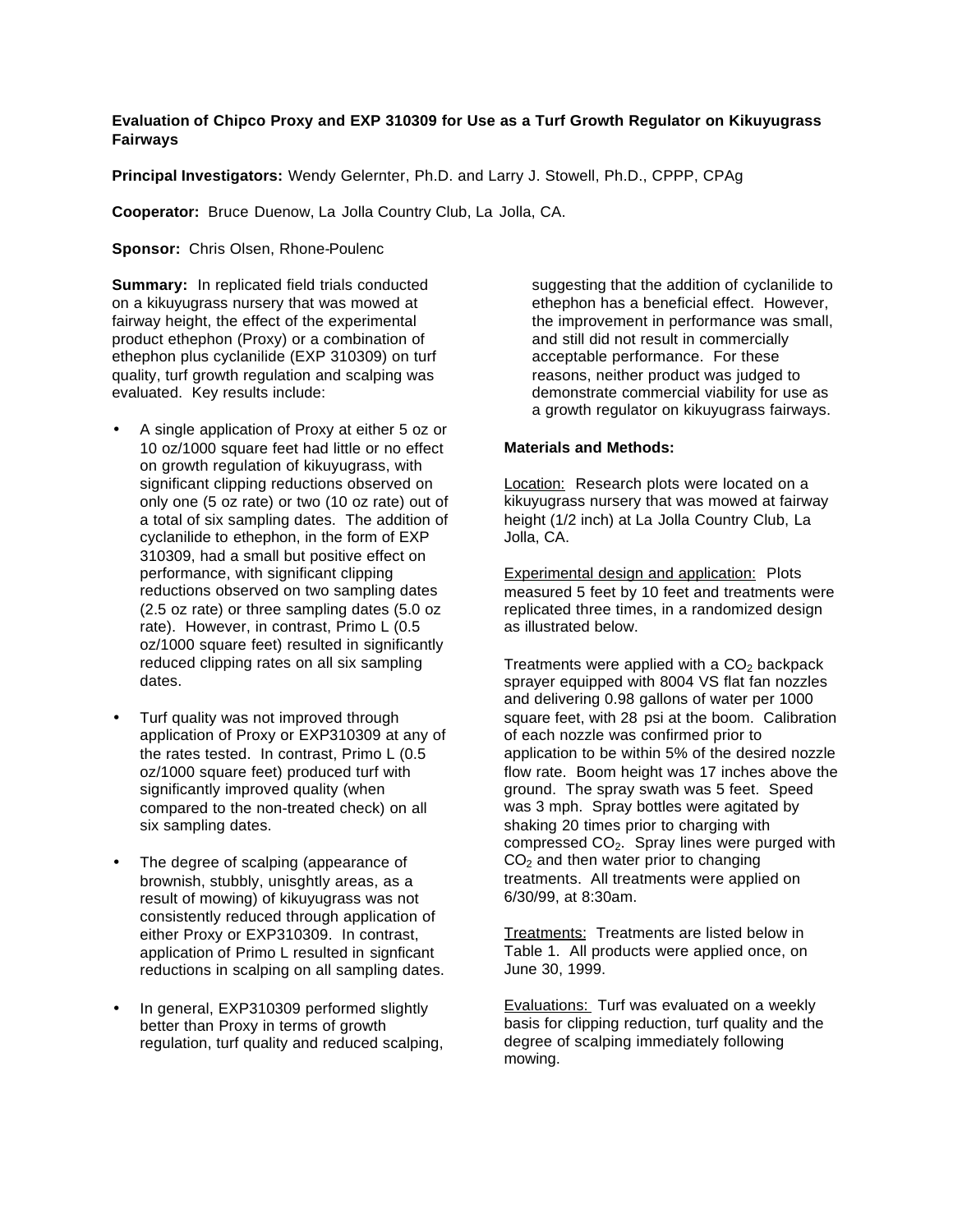|  | ור | 3 | -4 | 5 <sub>5</sub> | 6 | $\mathbf{2}$ | -51 | $\overline{1}$ | 6 | $\overline{4}$ | $\vert$ 3 | $5\overline{)}$ | -3 | 6I |  | $\sim$ |
|--|----|---|----|----------------|---|--------------|-----|----------------|---|----------------|-----------|-----------------|----|----|--|--------|
|  |    |   |    |                |   |              |     |                |   |                |           |                 |    |    |  |        |
|  |    |   |    |                |   |              |     |                |   |                |           |                 |    |    |  |        |
|  |    |   |    |                |   |              |     |                |   |                |           |                 |    |    |  |        |

**Plot Plan. Kikuyugrass Nursery, La Jolla Country Club.**

*Clipping reduction*: Clipping reduction was determined by weighing clippings obtained by mowing individual plots. Plots were mowed weekly by making two passes (each 20 inches wide and 10 feet long, for a total of 33.33 sq ft mowed) per plot with a McClane reel mower set at ½ ". Clippings from each plot were collected in a zip-lok plastic bag and were weighed off-site in PACE Consulting's laboratory. The entire plot area was mowed following individual plot mowing to ensure uniform heights throughout the plot area for subsequent mowings.

*Turf quality* was determined on a visual basis using a  $0 - 7$  scale, where  $0 =$  poorest turf quality possible and  $7 =$  best quality turf possible. Quality was a function of color, density and evenness.

*Percent scalping* was rated visually through observation of the plot area before, and then again immediately after mowing. Brownish, stubbly, unsightly areas which were visible only after mowing, and which consisted primarily of thatch, and old and decaying stolons and leaves, were identified as scalped areas.

Data analysis: Data was subjected to analysis of variance, and treatment means were separated using Fisher's LSD, where p<0.10. Percent scalping data was transformed prior to statistical analysis using the arcsine (square root of the proportion).

| Trt# | <b>Product</b> | <b>Active Ingredient</b>         | Rate/1000 sq ft  |
|------|----------------|----------------------------------|------------------|
|      | No treatment   |                                  |                  |
| 2    | Chipco Proxy   | 21.7% Ethephon                   | 5 oz             |
| 3    | Chipco Proxy   | 21.7% Ethephon                   | 10 <sub>oz</sub> |
| 4    | EXP310309      | 35.1% ethephon, 4.3% cyclanilide | 2.5 oz           |
| 5    | EXP310309      | 35.1% ethephon, 4.3% cyclanilide | 5.0 oz           |
| 6    | Primo L        | 12% Trinexapac-ethyl             | $0.5$ oz         |

Table 1. Treatments and application rates. All products were applied on June 30, 1999.

## **Results and Discussion**

Growth regulation and clipping reduction (Table 2): Primo L (0.5 oz/1000 sq ft) was the only treatment which consistently reduced kikuyugrass clipping rates, for all seven weeks of the trial. In contrast, when Proxy was tested at either the 5 oz or 10 oz/1000 sq ft rate, clipping weights were reduced on only one (5 oz rate) or two (10 oz rate) of the six sampling dates. There was, however, a strong rate response, with the 10 oz rate frequently (four out of six sampling dates) resulting in significantly

reduced clippings when compared to the 5 oz rate. Although clipping weights were not significantly increased following Proxy treatments, as they were in trials previously performed on *Poa annua,* the performance of Proxy was not impressive on kikuyugrass. The addition of cyclanilide to ethephon (EXP310309) had a small, but significantly positive effect on Proxy performance, with the 2.5 oz rate resulting in significant clipping reductions on two sampling dates, and the 5.0 oz rate on three sampling dates. As for ethephon alone, the ethephon/cyclanilide combination produced a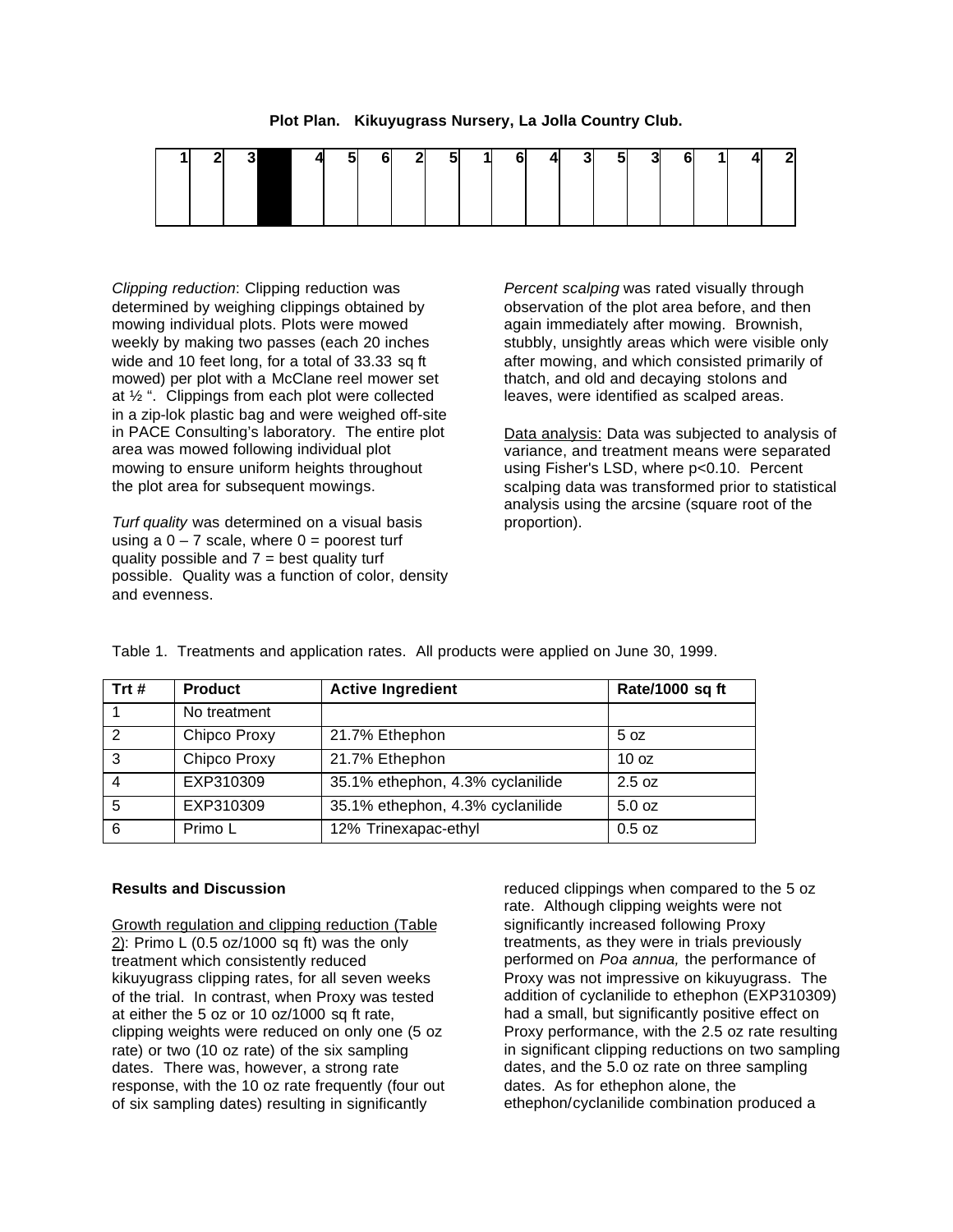rate response, with fewer clippings produced at the 5.0 oz rate than at the 2.5 oz rate, However, the dramatic rate response of ethephon alone was somewhat muted here, with a significant difference between the two rates of EXP310309 observed only on one date. This is partly due to the fact that clipping weights were already fairly low in the 2.5 oz treatment, suggesting that the rate response curve may have bottomed out at this rate, leaving little room for improvement when 5.0 oz were applied.

Although ethephon (and ethephon combinations) had a more consistent (and more positive) effect on kikuyugrass than had been seen on annual bluegrass, the performance of Proxy or EXP310309 was still not commercially acceptable as far as clipping reduction was concerned.

Turf quality (Table 3): Both Proxy treatments and the high rate of EXP310309 produced significantly poorer quality turf than the nontreated check during the first week after application. The decrease in quality was due to a combination of scalping and turf discoloration that was not observed in plots treated with the low rate of EXP310309 or Primo.

The low rate of Proxy (5.0 oz/1000 sq ft) caused additional significant reductions in turf quality at two and three weeks after application as well. Interestingly, there was no positive rate response with regards to turf quality; in other words, increased rates of Proxy or EXP310309 did not result in increased turf damage. In fact, on three out of six rating dates, the 10 oz rate of Proxy resulted in significantly higher turf quality than the 5 oz rate. However, the turf quality in plots treated with either rate of Proxy was either lower quality or the same quality as the nontreated check.

On no date did Proxy or EXP310309 result in significant improvements to turf quality when compared to the untreated check. We did observe, however, some interesting effects on kikuyugrass, including some suppression of stamens at the 1 WAT sampling date. However, this was not observed on subsequent sampling dates. At the 2 WAT sampling date, kikuyugrass treated with Proxy or EXP310309 displayed a darker, green-gray appearance, making it similar in appearance to bermudagrass. This effect was sustained for only one week, however.

In contrast, a single Primo application resulted in turf with significantly improved quality (when compared to the non-treated check) on all 6 sampling dates. The turf in these plots was finer, darker and more dense than in any of the other plots in this trial.

Percent scalping (Table 4): Because of its tendency towards thatchiness, kikuyugrass is particularly prone to scalping. For example, the non-treated check demonstrated levels of scalping up to 50%. Treatment with Proxy had either no effect on this unacceptable level of scalping, or at times even increased the level of scalping observed immediately after mowing. Treatment with EXP 310309 resulted in a significant reduction in scalping on one sampling date (5.0 oz rate) or two sampling dates (2.5 oz rate), but on all other sampling dates, the level of scalping was similar to that in the non-treated check.

In contrast, we observed no scalping in plots treated with Primo for the duration of the trial.

The performance of Proxy and EXP310309 in this trial did not result in positive improvements in growth regulation (clipping reduction), turf quality and scalping levels. On the basis of this data, neither product demonstrated commercial viability for this particular use.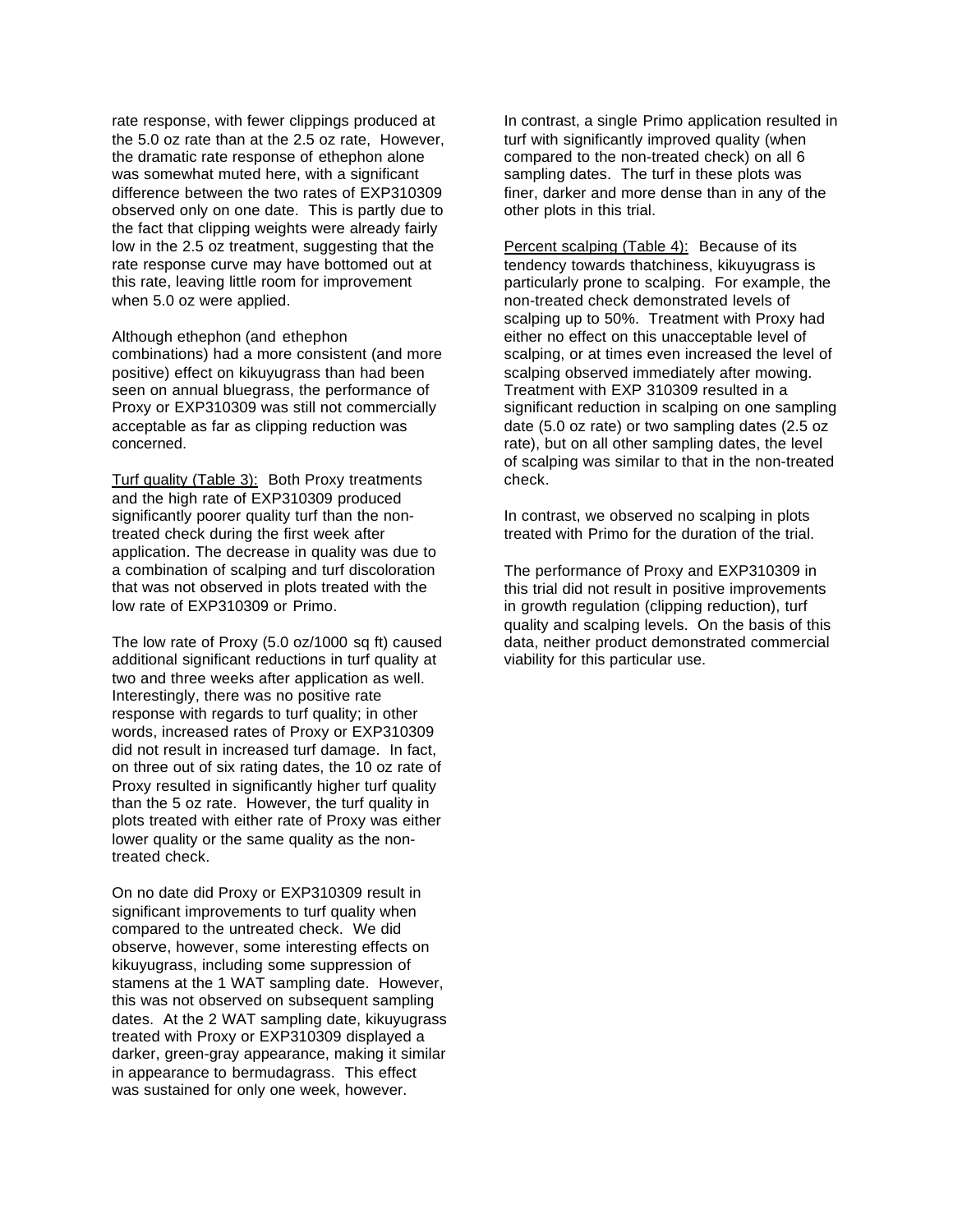Table 2. Kikuyugrass growth regulation, La Jolla Country Club. Clipping weights (grams per 33.33 square feet) of turf following growth regulator application on June 30, 1999. Treatments with significantly  $(p<0.10)$  lower clippings than the control are in green type. WAT = weeks after treatment.

| Trt# | Product      | Rate/1000<br>sa ft | 7/8/99<br>1 WAT | 7/13/99<br>2 WAT | 7/20/99<br>3 WAT | 7/27/99<br>4 WAT | 8/2/99<br>5 WAT | 8/16/99<br>7 WAT  |
|------|--------------|--------------------|-----------------|------------------|------------------|------------------|-----------------|-------------------|
|      | No treatment |                    | 75.7bc          | 187.3c           | 269.7b           | 281.0bc          | 99.3bc          | 102.7b            |
|      | Chipco Proxy | 5 oz               | 95.0c           | 103.3b           | 293.0b           | 392.0c           | 109.0c          | 95.3 <sub>b</sub> |
| 3    | Chipco Proxy | 10 <sub>oz</sub>   | 40.3ab          | 58.0a            | 196.7ab          | 148.0ab          | 67.3abc         | 47.7a             |
|      | EXP310309    | 2.5 oz             | 32.3a           | 76.3a            | 254.7b           | 246.3abc         | 111.3c          | 83.7ab            |
| 5    | EXP310309    | 5.0 oz             | 29.3a           | 62.0a            | 160.7ab          | 182.3ab          | 61.7ab          | 48.0a             |
| 6    | Primo L      | $0.5$ oz           | 38.0a           | 56.0a            | 71.3a            | 81.3a            | 43.3a           | 42.0a             |

Table 3. Kikuyugrass Quality Ratings. Turf was rated on a  $0 - 7$  scale, with  $0 =$  dead turf and  $7 =$  best possible quality fairway turf. Treatments significantly better than the check are noted in green type  $(p<sub>0.10</sub>)$ . Treatments significantly worse than the check (p>0.10) are noted in red type

|       | $(\mathsf{P}^{\mathsf{X}} \mathsf{P}^{\mathsf{X}} \mathsf{P}^{\mathsf{X}})$ . The amount of ground model in the subset of the control of the control of the control of the control of the control of the control of the control of the control of the control |                  |        |                  |                  |                   |             |                  |  |  |  |
|-------|---------------------------------------------------------------------------------------------------------------------------------------------------------------------------------------------------------------------------------------------------------------|------------------|--------|------------------|------------------|-------------------|-------------|------------------|--|--|--|
| Trt # | Product                                                                                                                                                                                                                                                       | Rate/1000        | 7/8/99 | 7/13/99          | 7/20/99          | 7/27/99           | 8/2//99     | 8/16/99          |  |  |  |
|       |                                                                                                                                                                                                                                                               | sg ft            | 1 WAT  | 2 WAT            | 3 WAT            | 4 WAT             | 5 WAT       | 7 WAT            |  |  |  |
|       | No treatment                                                                                                                                                                                                                                                  |                  | 6.7c   | 6.3 <sub>b</sub> | 5.3 <sub>b</sub> | 4.2ab             | 4.0a        | 4.7ab            |  |  |  |
|       | Chipco Proxy                                                                                                                                                                                                                                                  | 5 oz             | 5.7a   | 5.7a             | 4.2a             | 3.2a              | 3.7a        | 4.2a             |  |  |  |
|       | Chipco Proxy                                                                                                                                                                                                                                                  | 10 <sub>oz</sub> | 6.0ab  | 6.3 <sub>b</sub> | 5.2 <sub>b</sub> | 5.5 <sub>bc</sub> | 4.8a        | 5.3ab            |  |  |  |
|       | EXP310309                                                                                                                                                                                                                                                     | 2.5 oz           | 6.5bc  | 6.8bc            | 5.0 <sub>b</sub> | <b>5.7cd</b>      | 4.7a        | 5.0ab            |  |  |  |
| 5     | EXP310309                                                                                                                                                                                                                                                     | 5.0 oz           | 6.0ab  | 7.0 <sub>c</sub> | 5.5 <sub>b</sub> | 5.0 <sub>bc</sub> | 5.0a        | 5.5 <sub>b</sub> |  |  |  |
| 6     | Primo L                                                                                                                                                                                                                                                       | $0.5$ oz         | 7.0c   | 7.0c             | 6.3 <sub>c</sub> | 7.0 <sub>d</sub>  | <b>7.0b</b> | 7.0c             |  |  |  |

Table 4. Percent scalping observed immediately following mowing. Treatments significantly better than the check (reduced scalping, p<0.10) are noted in green type. Treatments significantly worse than the check (increased scalping, p<0.10) are noted in red type. For analysis of variance, percent scalping data was transformed to the arcsine (square root of the proportion). Values shown in the table are nontransformed.

| Trt # | Product      | Rate/1000 sq     | 7/13/99           | 7/20/99            | 7/27/99            | 8/2/99            | 8/16/99           |
|-------|--------------|------------------|-------------------|--------------------|--------------------|-------------------|-------------------|
|       |              |                  | 2 WAT             | 3 WAT              | 4 WAT              | 5 WAT             | 7 WAT             |
|       | No treatment |                  | 6.7b              | 17.3 <sub>bc</sub> | 50.7cd             | 41.7b             | 34.0bc            |
|       | Chipco Proxy | 5 oz             | 13.3 <sub>c</sub> | 28.3c              | 60.0d              | 46.7b             | 41.7c             |
| 3     | Chipco Proxy | 10 <sub>oz</sub> | 4.0b              | 16.7bc             | 19.3 <sub>bc</sub> | 26.7b             | 15.0 <sub>b</sub> |
|       | EXP310309    | 2.5 oz           | 0a                | 21.7bc             | 10.0ab             | 25.0 <sub>b</sub> | 19.2bc            |
|       | EXP310309    | 5.0 oz           | 0a                | 8.3 <sub>b</sub>   | 17.3 <sub>bc</sub> | 11.7ab            | 10.0 <sub>b</sub> |
| 6     | Primo L      | $0.5$ oz         | 0a                | 0a                 | 0a                 | 0.0a              | 0.0a              |